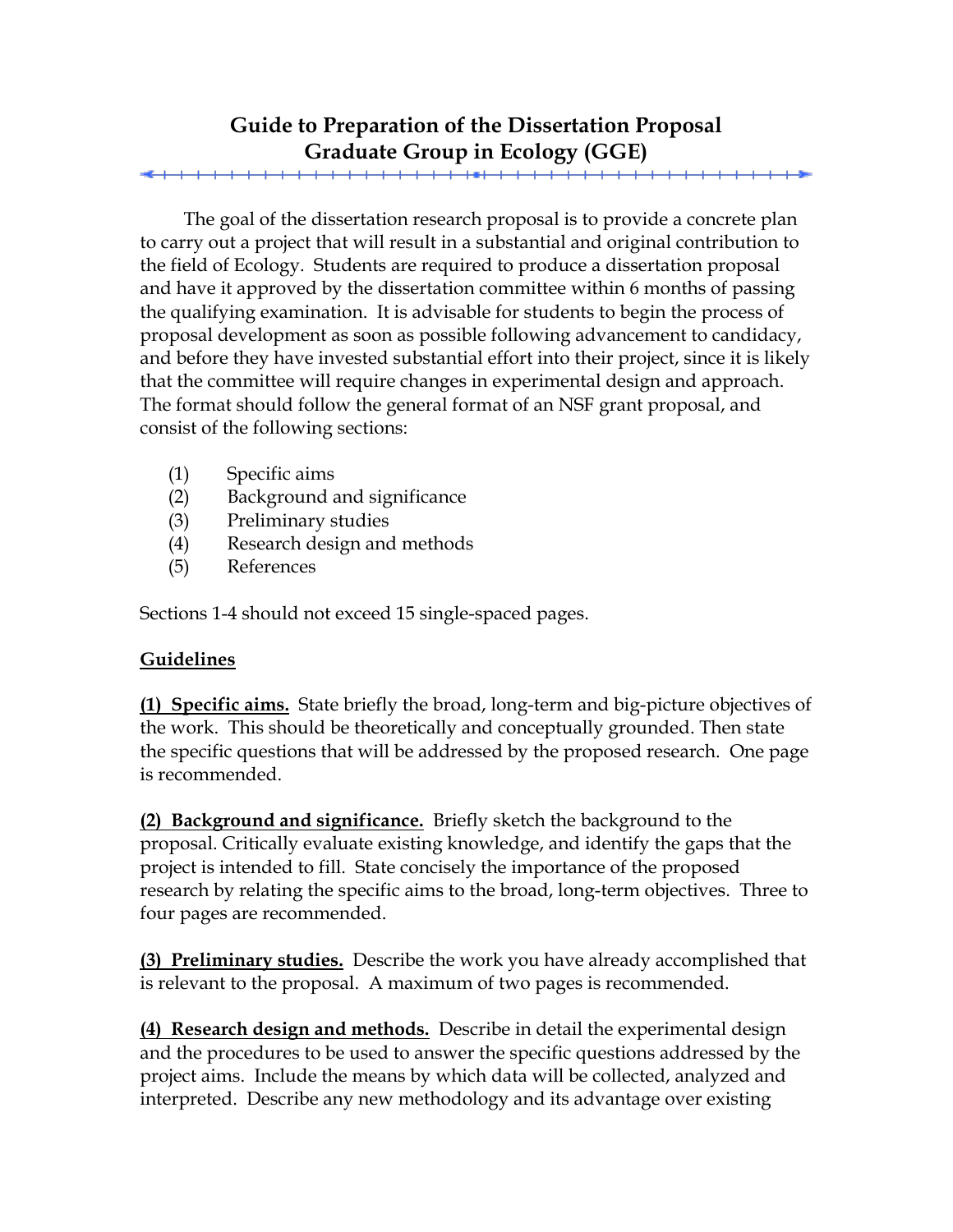methodologies. Discuss the potential difficulties and limitations of the proposed procedures along with alternative approaches to achieve the aims. Provide a tentative sequence and timeline for the investigation. Describe the dissertation chapters and publications expected to emerge from this work. Although no specific number of pages is recommended for this section, the total for sections 1- 4 should not exceed 15 pages.

**(5) References.** Each citation must include the names of all authors, title of the article, name of the book or journal, volume number, page numbers and year of publication.

Concepts within the research proposal can be discussed with others (such as the student's major professor and peers), but the writing of the proposal should be solely the student's work, as the proposal will help the student attain proficiency in scientific writing.

All members of the dissertation committee will sign the cover page of the proposal once they have approved its content, and the student shall give a copy to the Ecology Student Coordinator. Failure to submit the dissertation proposal in a timely fashion may result in an 'unsatisfactory' progress report from the GGE Chair.